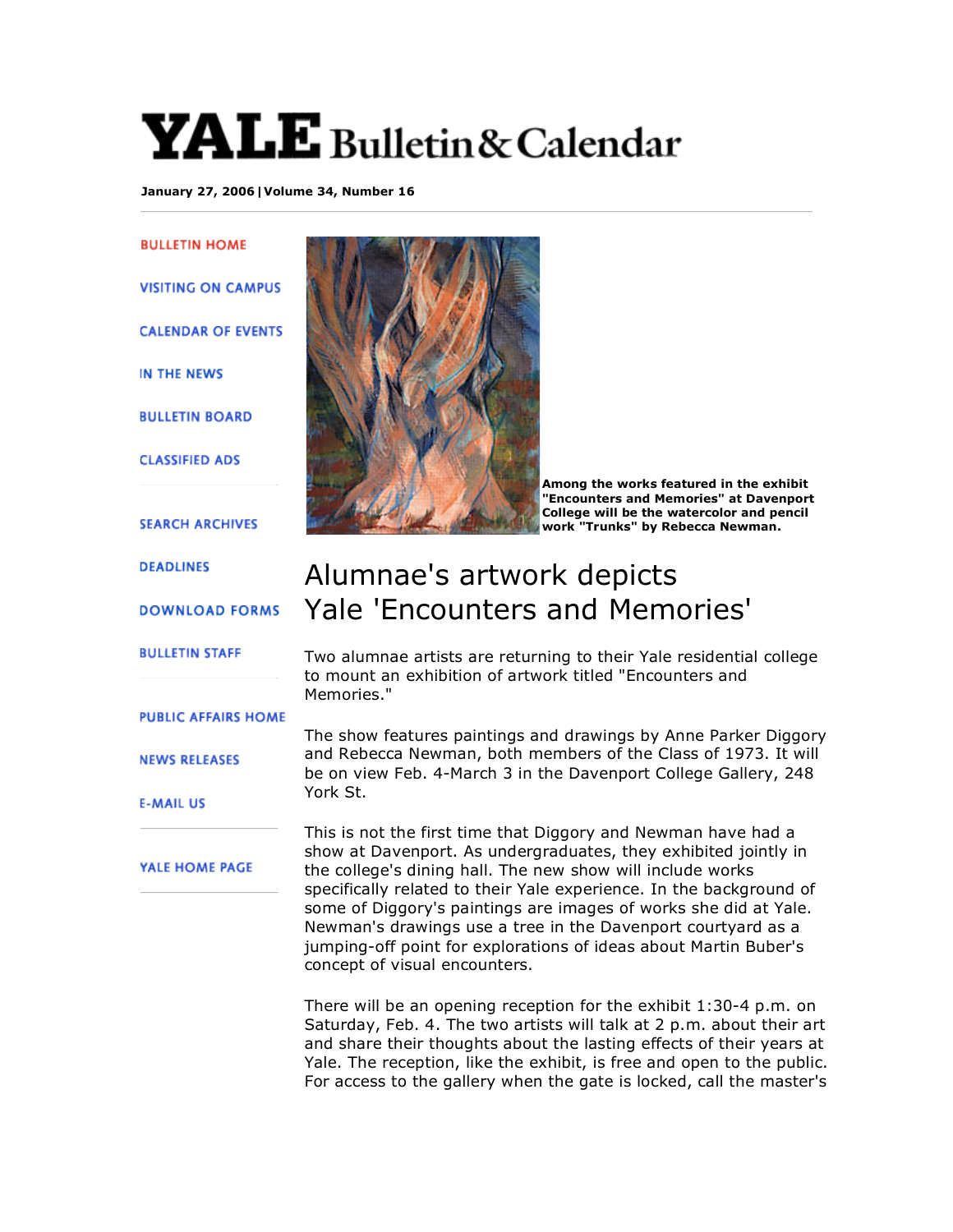office at (203) 432-0550.

Diggory and Newman came to Yale in 1969 with the first class of women at the University. They met while living across from each other in Vanderbilt Hall. Diggory intended to major in mathematics, and Newman was a Directed Studies student planning to major in philosophy. They soon became friends and discovered a new focus in Yale's Department of Art. They shared classes, went to the Yale Summer School of Art in Norfolk and, after graduation, lived in Spain and traveled the museums of Europe together as fledgling artists.



**An acrylic painting, titled "Along the Way," by Anne Parker Diggory.**

Diggory, who holds an M.F.A. from Indiana University, now works out of her studio in Saratoga Springs, New York, and exhibits regularly in the upstate New York area and at the Blue Mountain Gallery in New York City. In 2000 she was included in the exhibition "30 Years: Women Artists at Yale" at Jonathan Edwards College. Her works are in many public and private collections, including the Yale University Art Gallery, the Hyde Collection, Blue Cross-Blue Shield and Key Bank. Her recent commissions include an architectural frieze and floor design for the Saratoga Springs Train Station (as part of a collaborative team) and a 23-foot-high waterfall painting for the Adirondack Trust Company in Saratoga Springs. Diggory's work has been featured in Adirondack Life and American Artist.

Newman, who holds an M.B.A. from the University of California at Los Angeles, has had a dual career in art and business, specializing in the intersection of entertainment and technology. She has worked for 20th Century-Fox, Francis Coppola's Zoetrope Studio and Philips Electronics. At Philips, her team produced 14 prizewinning animated children's software titles on compact disc and created the prototype for digitizing and authoring feature films on digital disc, a project that directly led to the DVD format. Currently, Newman provides management consulting to art and education non-profits and to corporate clients through her company, Sidewalk Studio. She has regularly shown her painting and photography at the TAG Gallery in Santa Monica, California, and has participated in